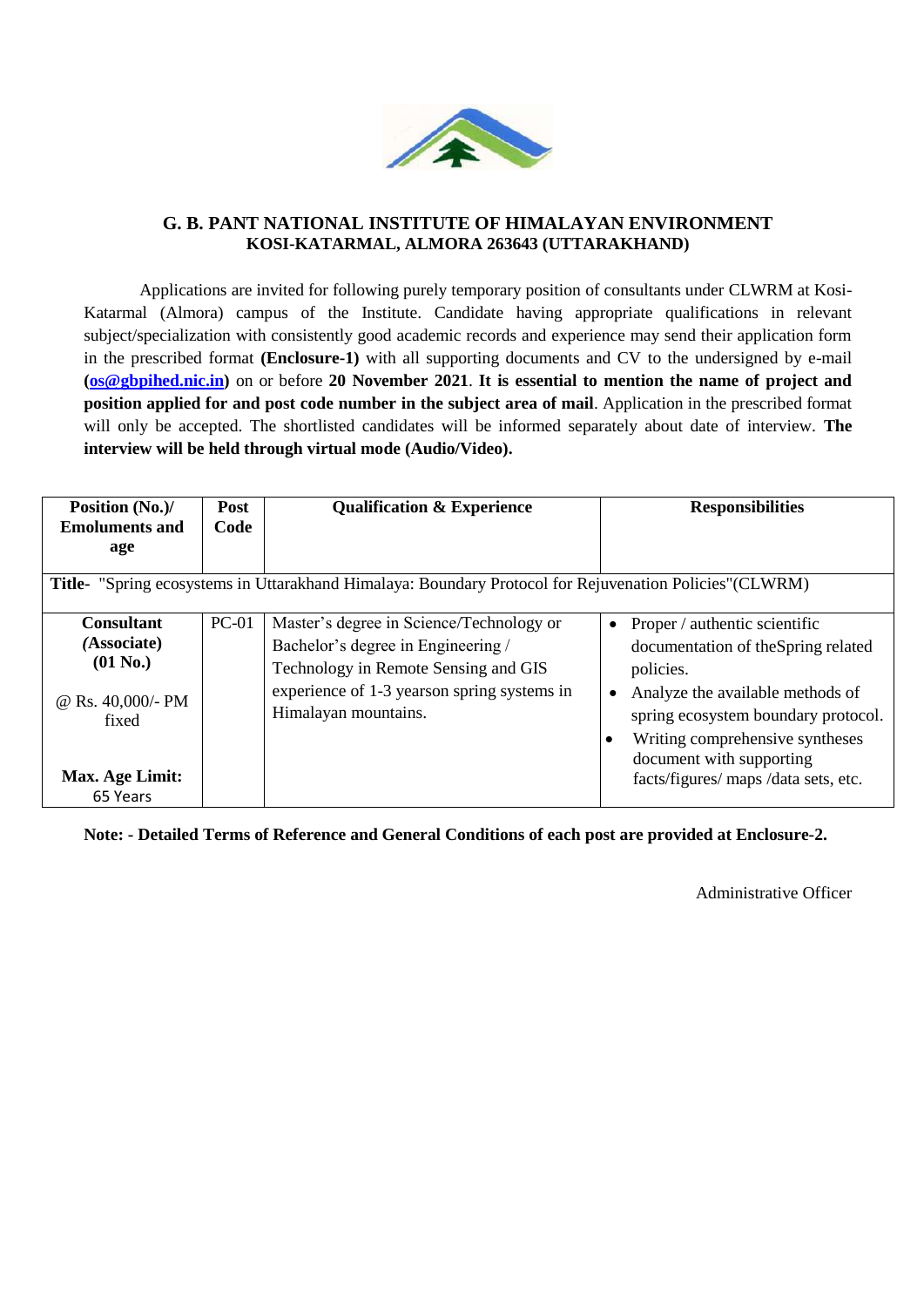### **G B Pant National Institute of Himalayan Environment Kosi-Katarmal, Almora-263643, Uttarakhand**

#### **Instructions to fill in Application Form:**

#### **General**

- (a) Please download the attached Form, complete it, and return.
- (b) No Column of application form should be left blank.
- (c) Use additional sheets where necessary, with relevant columns drawn thereon, inserting proper references.
- (d) Completed application should be accompanied by all the requisite documents. You are requested to go through the "check list" of documents before submitting the application. **Incomplete applications are liable to be rejected**.
- (e) Photocopies of documents asked for need self-attestation.
- Item No. 1. Name given here should be the same as given in your matriculation/higher secondary certificate and degree certificates. If there is a change, addition or deletion, an affidavit from a Notary Public/Magistrate is necessary.
- Item No.9. In case grades are awarded, please attach the sheet giving conversion of grades to percentage of marks.
- Item No. 11(Annexure IIa). Specializations may be indicated in terms of (a) Subject (b) Broad Area(s) of specialization and (c) Exact area(s) of specialization.

|    | Photograph on the main application form    | Yes/No |
|----|--------------------------------------------|--------|
| 2. | Affidavit if you carry different           | Yes/No |
|    | name/surnames in your certificates         |        |
| 3. | Attested copy of School Leaving/High       | Yes/No |
|    | School/Secondary School Certificate (For   |        |
|    | date of birth)                             |        |
| 4. | Attested copies of Mark Sheets/Grade Cards | Yes/No |
|    | & Degrees for BSc/MSc/MPhil/PhD/           |        |
|    | <b>BE/ME/PhD</b>                           |        |
| 5. | List of Publications, if applicable        | Yes/No |
| 6. | <b>Experience certificates</b>             | Yes/No |

#### **Check list of documents to be attached**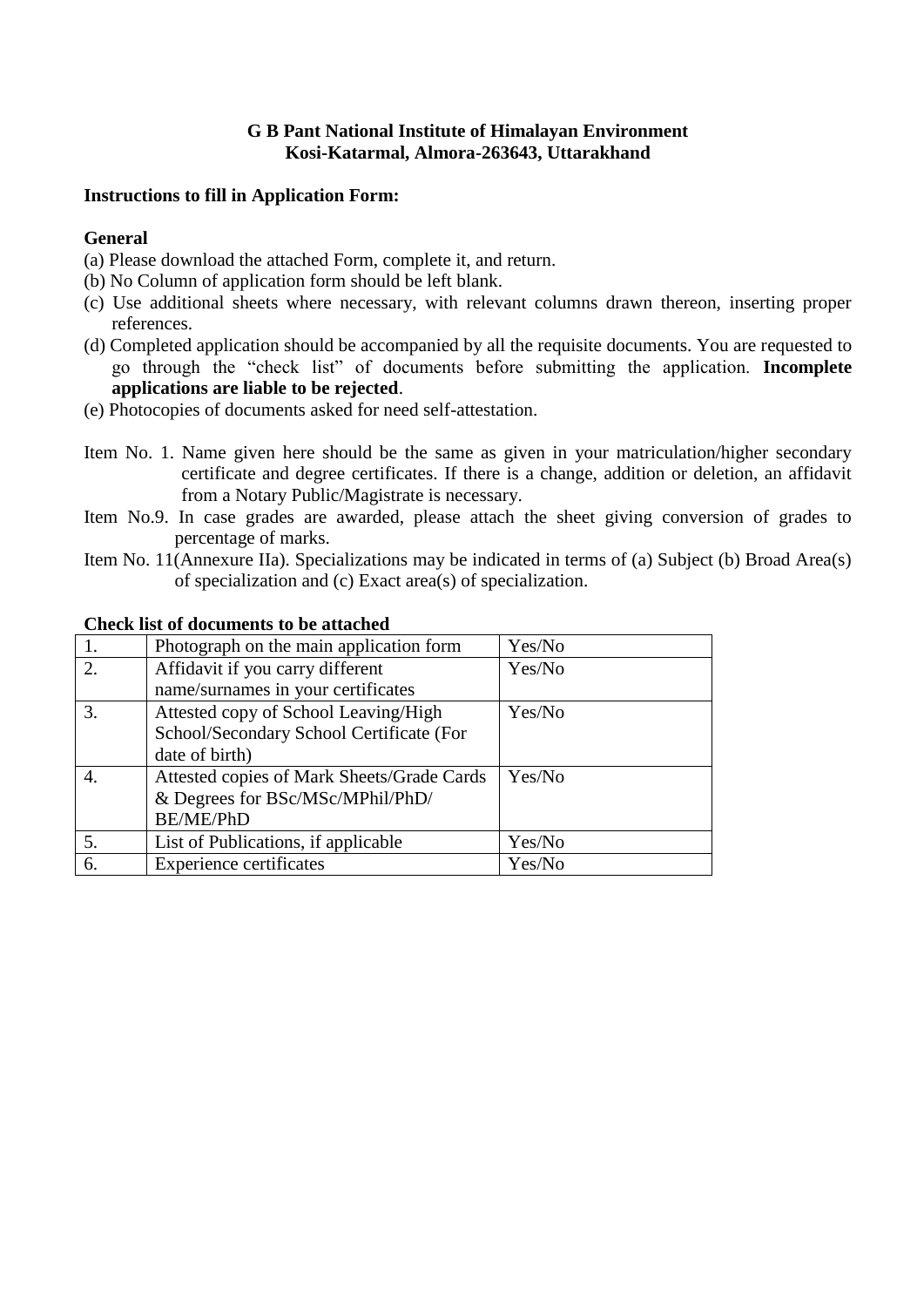### **G B Pant National Institute of Himalayan Environment Kosi-Katarmal, Almora-263643, Uttarakhand**

# **APPLICATION FORM**

#### **Please use BLOCK LETTERS:**

| 1.                 |                                                                                                          |         |                                    |                              |                       |                            |
|--------------------|----------------------------------------------------------------------------------------------------------|---------|------------------------------------|------------------------------|-----------------------|----------------------------|
| 2.                 |                                                                                                          |         |                                    |                              |                       |                            |
| 3.                 |                                                                                                          |         |                                    |                              |                       |                            |
|                    |                                                                                                          |         |                                    |                              |                       |                            |
|                    |                                                                                                          |         |                                    |                              |                       |                            |
| $\overline{4}$ .   |                                                                                                          |         |                                    |                              |                       |                            |
|                    |                                                                                                          |         |                                    |                              |                       |                            |
|                    |                                                                                                          |         |                                    |                              |                       |                            |
| 5.                 |                                                                                                          |         |                                    |                              |                       |                            |
|                    |                                                                                                          |         |                                    |                              |                       |                            |
| 6. a)              |                                                                                                          |         |                                    |                              |                       |                            |
| (c)                |                                                                                                          |         |                                    |                              |                       |                            |
| 7.                 |                                                                                                          |         |                                    |                              |                       |                            |
| 8.                 | Do you belong to: (a) Scheduled Caste-Yes/No (b) Scheduled Tribe - Yes/No<br>(c) OBC - Yes/No            |         |                                    |                              |                       |                            |
| 9a.                | Academic and Professional qualifications (from High School onwards):<br>Attach self-attested certificate |         |                                    |                              |                       |                            |
| Degree/<br>Diploma |                                                                                                          | Subject | Percentage of<br>Marks or<br>Grade | Name of<br>Univ./Institution | Duration<br>of Course | Month & year<br>of passing |
|                    |                                                                                                          |         |                                    |                              |                       |                            |
|                    |                                                                                                          |         |                                    |                              |                       |                            |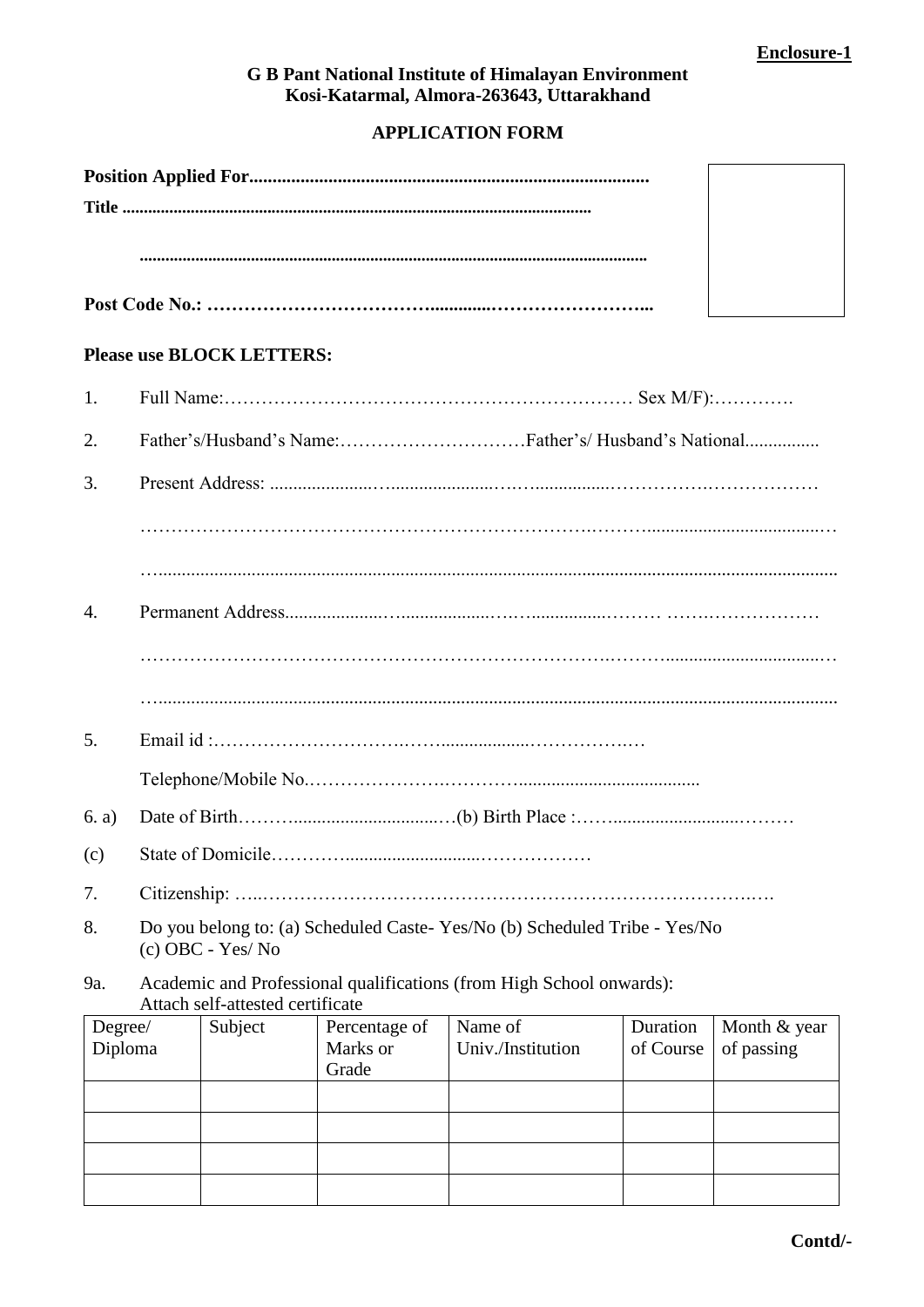9.(b) If PhD degree not awarded, please give whichever applicable :

Date of thesis Submission……………………….

Likely date of submission: ……………………..

- 10. Title of PhD Thesis ……………………………………………………………………..... ..................................………………………………………………………………………… …………………………………………………………………………………………………
- 11. Specializations, in terms of Broad Area of Specialization and Exact Area of Specialization:

| $(a)$ $\infty$<br>Subject | (b) Broad Area of Specialization | <b>Exact Area of Specialization</b> |  |
|---------------------------|----------------------------------|-------------------------------------|--|
|                           |                                  |                                     |  |

- 12. Publications and Patents: **(Please attach list of publications in SCI journals with full references and corresponding with those in the list) (If available)**
- (a) No. of Papers (i) Published………………………..(ii) Accepted……………………..…..
- (b) No. of Books published………………..............
- (c) No. of patents: (i) Filed :……...........................……..(ii) Granted:………........................…
- 13. Prizes, Honours, Awards, Distinctions, if any:……………………..........………………… ………………………………………………………............................................................…

| Position | Name of the<br>organization/<br>agency | Dates |    | Pay/wages | Nature of duties |
|----------|----------------------------------------|-------|----|-----------|------------------|
|          |                                        | From  | To |           |                  |
|          |                                        |       |    |           |                  |
|          |                                        |       |    |           |                  |
|          |                                        |       |    |           |                  |
|          |                                        |       |    |           |                  |
|          |                                        |       |    |           |                  |
|          |                                        |       |    |           |                  |
|          |                                        |       |    |           |                  |
|          |                                        |       |    |           |                  |

14. Experience held: (Please attached copy of experience certificate)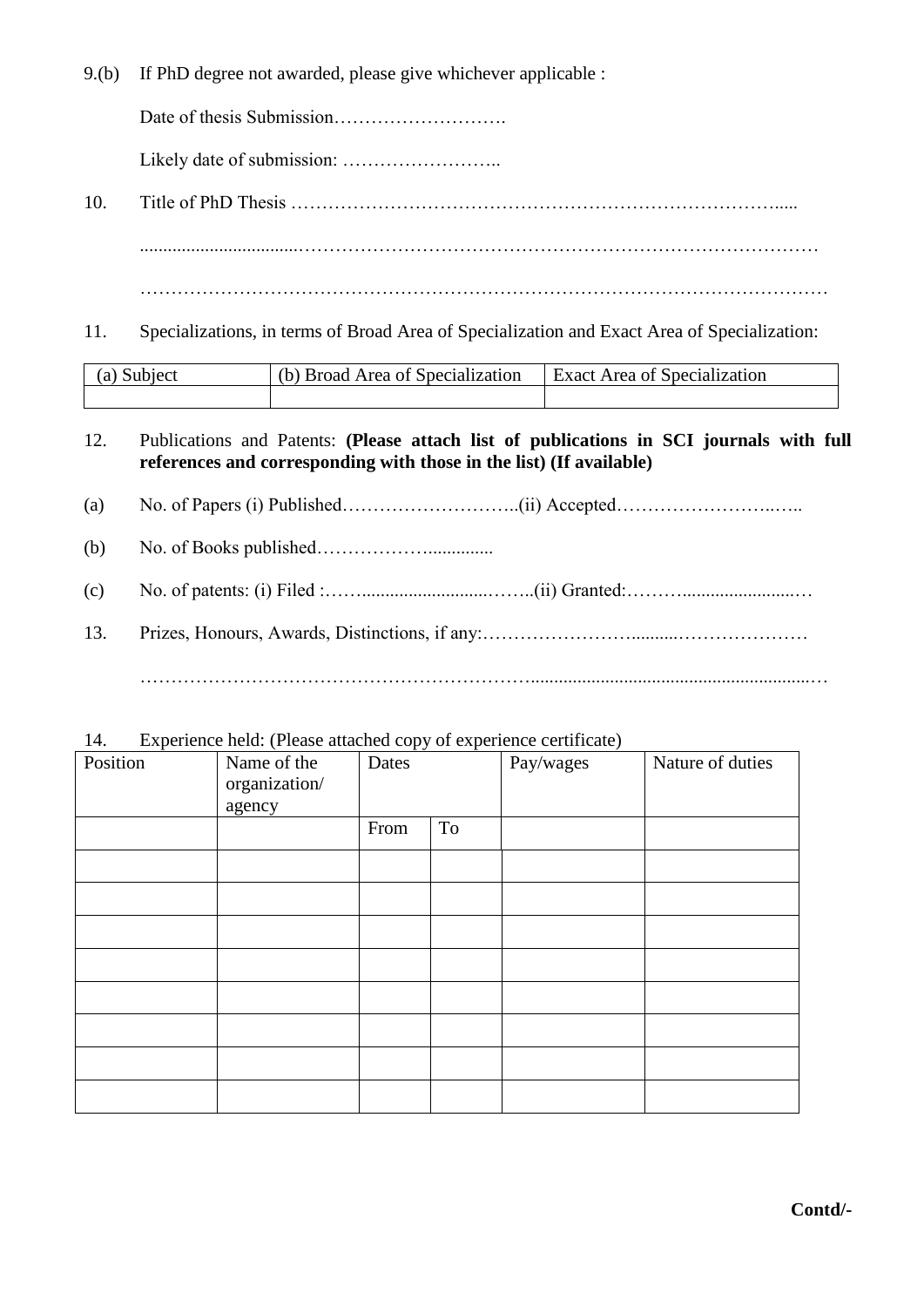15. Please indicate in case you are shortlisted whether you would like to attend the interview through video calling or telephonically. If you wish to attend interview through video call please provide your Identity and mode preferred by you for video call.

………………………………………………………………………………………………

16. Any other information. .................................................................................................................................................. ..................................................................................................................................................

#### 17. **Declaration**

I have read the terms and conditions ofthe Institute. I accept and agree to abide by these if the Fellowship is offered to me. I certify that to the best of my knowledge and belief the particulars given in the application are correct. I understand that the decision taken on my application by GBPNIHE will be final. If false and suppression of factual information in the application form comes to the notice of GBPNIHE at any time during the tenure the fellowshipwould be liable to be terminated.

Place…………...... Signature of the candidate ……….………..

Date………………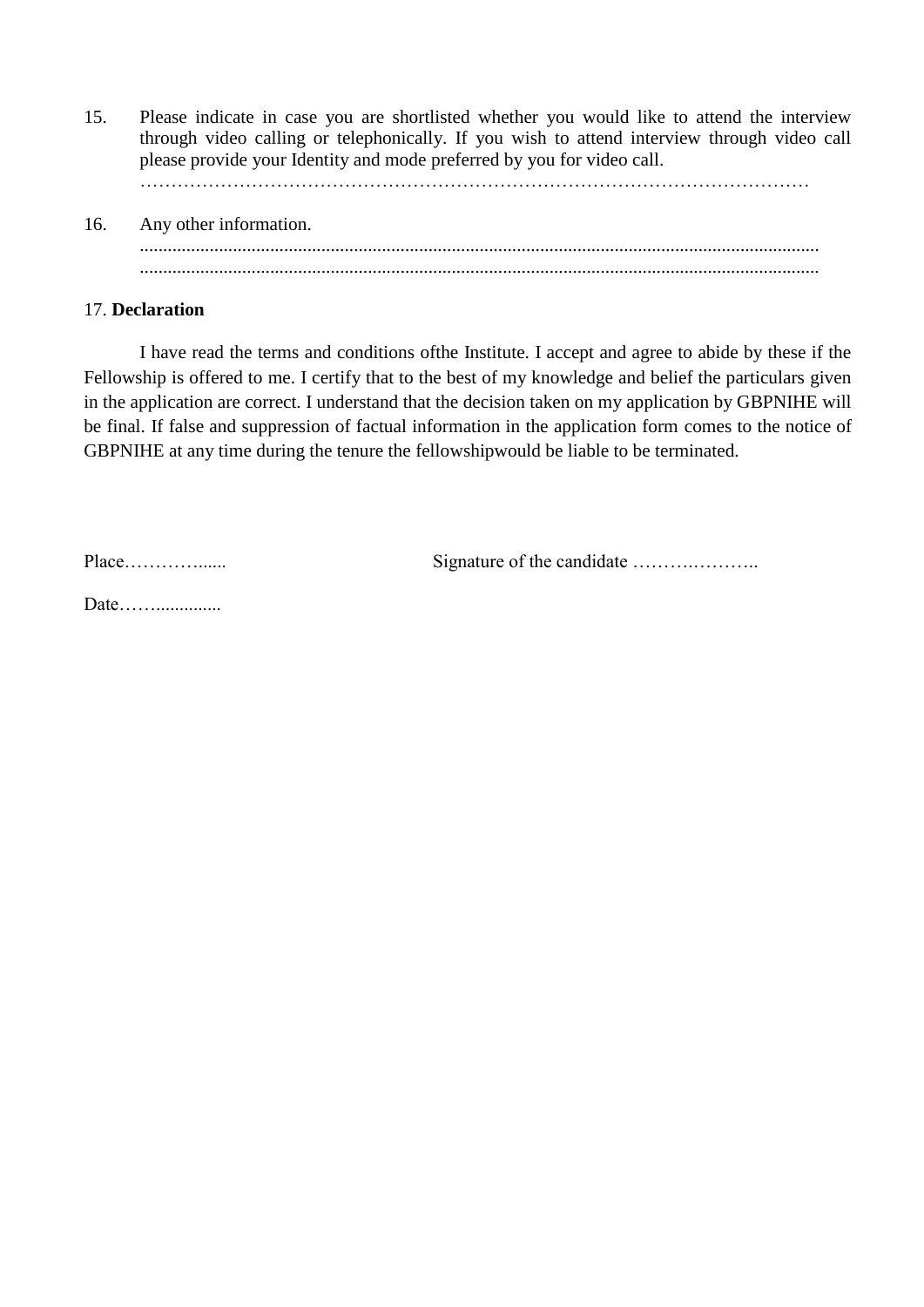# **Centre for Land and Water Resource Management (CLWRM) under the Mountain Division Terms of Reference (ToR) for engagement of Consultant**

# **Title of the project:***Spring ecosystems in Uttarakhand Himalaya: Boundary Protocol for Rejuvenation Policies*

This Terms of Reference (ToR) is for defining specific work elements to be carried out to achieve the objectives of the proposed consultancy project entitled "**Spring ecosystems in Uttarakhand Himalaya: Boundary Protocol for Rejuvenation Policies**".

The work carried out under project will remain intellectual property of GBPNIHE. The terms and conditions under the Consultant Engagement guide line of GBPNIHE will be applicable for the appointment.

## **Objectives**

- (i) Collection and compilation of spring ecosystem information and activities of different regions of Uttarakhand Himalaya.
- (ii) To develop a RS/GIS based protocol to delineate the spring ecosystem boundaries based on the ecosystem functions and services.
- (iii) To recommend a Decision Support System (DSS) that help in appropriate policies for enhancing the productivity of a spring ecosystem with regard to socio-cultural services.

### **Deliverables**

- i. Adaptive policy guidelines for conserving spring ecosystem in view of cultural and social services they provide for hill district of Uttarakhand.
- ii. DSS provided significant input to the revise the Principles & Standards for the existing Practice of Ecosystem Restoration in view of spring importance in ecosystem.
- iii. Ecosystem service maps
- iv. Protocols to delineate the spring ecosystem with special reference to ecosystem services in Himalayan district of Uttarakhand.

# **Time of Reporting:**

- 1- Quarterly Report submitted after every three months to the PI.
- 2- Annual Progress Report submitted completion of one year to the PI.

Every Annual Progress Report (APR) will be reviewed and after evaluation of project APR the extension of next one year will be considered. The maximum period of the project is Three Years.